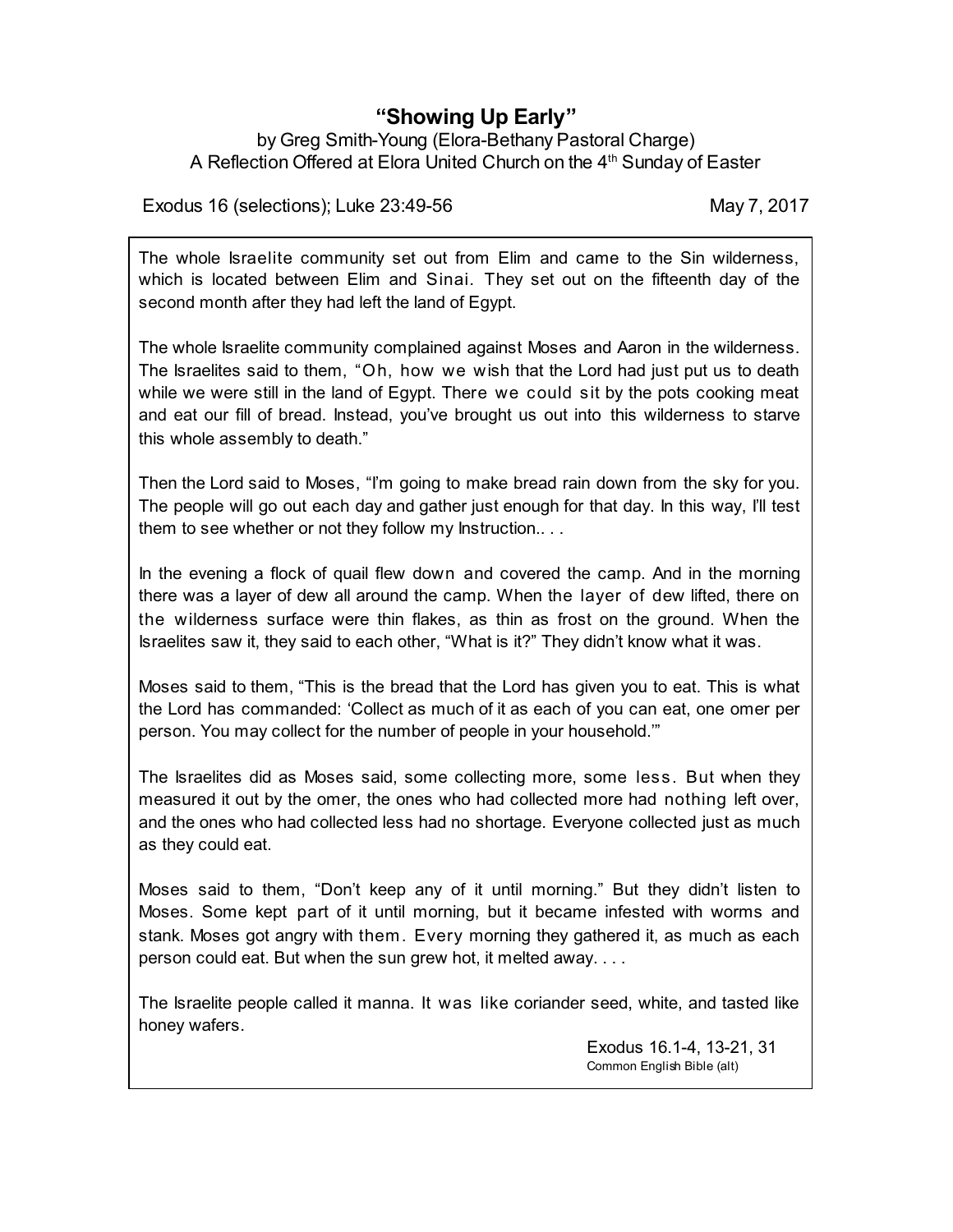Fear crashed through her body, and jerked her awake.

The darkness hid the hides of the tent from sight. Still, she could see it. Its lines, colours and textures, she had memorized them. It wasn't much, at all. But it was *their* tent. Theirs! She'd never owned anything before. Not even herself.

Her ears prowled the darkness, stalking every sound: the goats shuffling to stay warm, a man coughing, a baby crying, a mother gently shushing, her own Elishma, snoring. And the sea.

They had been walking beside it for days. On one side, the sea washing. On the other, the mountains climbing, mysterious. Behind, Egypt. Ahead . . . who knew?

She was a slave-child of slave-children of slave-children . . . you get the idea. At least there had been some stability in that. Why would she ever have thought ahead? It would have been like imagining food when your bag is empty; it only makes you hurt more.

She was imagining food. And hurting.

Who did she belong to now? Elishma? Yes. He cared for her. She loved him. Before her husband, was she her father's? Not really. A slave, even a father, never really had any claim on his children. How would Elishma be? Suddenly-free, how would he learn to be a husband to her? Would he become cruel as masters are? She didn't think so. She hoped not.

She shifted to sitting, and looked at her babies. They slept as always: soft, silent, vulnerable. Everything had changed for them, and they knew nothing. Maybe it was it good they were too young? Would they remember the infestation of frogs? The day boils suddenly covered their masters' bodies? The grief-screams of Egyptian parents that night? Did they now think walking between walls of water is normal? She was protecting them from her own terror. Was it working?

Should she tell them stories she'd heard as a child? Of Abraham, Sarah, Isaac, Rebekkah, Jacob, Leah, Rachel. They had seemed like gods to her young mind. Gods had been everywhere she looked. She couldn't miss seeing her masters' gods: *Horus, Hathor, Ra, Nepit*, and many, many more. Unlike those old stories, Egyptian myths were tangible, touchable, carved in stone, painted on walls. She knew them. And she'd always known they were not for her, a Hebrew slave. She might have resented it, if she'd given it thought. But thinking like that never served any purpose. It was as it was. Forever and ever.

Now, though, she was out here, and there were no gods to see.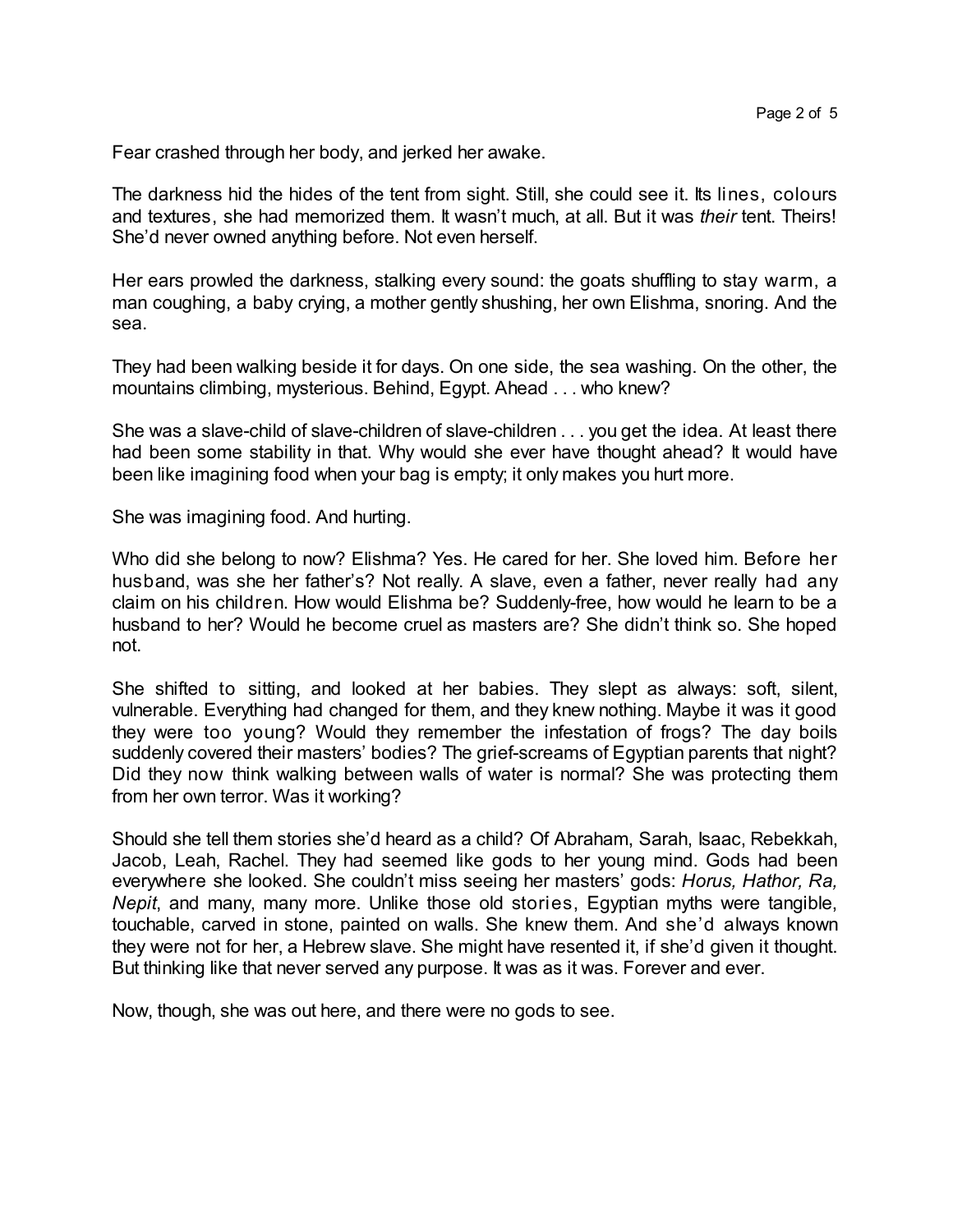No glimpses of this *Eh-yay*. <sup>1</sup> *Eh-yay* . . . that's what Moses, the Egyptian prince with the Hebrew name, said their god's name is. This was the god of Abraham, Isaac and Jacob. She'd never heard of this god. Certainly never imagined a god who could be hers. But *Ehyay* had sent those curses on the masters. *Eh-yay* had made the seabed dry for them to pass through. *Eh-yay* had destroyed pharaoh's chariots.*Eh-yay* saved her babies.And *Ehyay* was feeding them now, in the wilderness.

But she had never seen *Eh-yay*. She was so afraid.

II

Once outside the tent, she breathed deeply. She could smell the sea. Then, she moved onto the plain. The moon lit her way. Still, every few steps she winced when her toe stubbed. The small rocks were everywhere.

But nothing else. Nothing else covered the ground. Nothing.

Living on the gruel of slavery had given her a very tolerant tongue. Especially when hungry. Still, she'd be reluctant to try it at first. It looked strange. No roots, so it hadn't sprung up overnight. Nor had there been enough wind to blow it in. Besides, it was spread evenly, and everywhere. What strange magic?

Its taste was good! And it filled her babies, and her.

Moses said it was *Eh-yay*'s gift to them. Someone called it *manna*, and that word stuck.

At first, they had scooped up as much as they could. But they quickly learned that no matter how much or little you got, it was always just enough, and always enough. Any they saved for the next day turned sickingly rotten overnight. Even the bit she'd hidden away. (Who was this *Eh-yay* who could see even that?) So they couldn't save any.

This was the fear that had lurched her awake. She was getting hungry. Would there be *manna* in the morning? Enough? There had been yesterday? But what about today?

She probed the ground, step after step. Then, she dropped, feeling furiously for any sign of it. Any hint. She bent low, and smelled the dry dust.

Nothing. No sign. Nothing.

She wept and worried.

Slowly, the sun began to rise. And the ground started turning white. But, through her tears, could she see?

Hebrew for "I Am." See Exodus 3:14.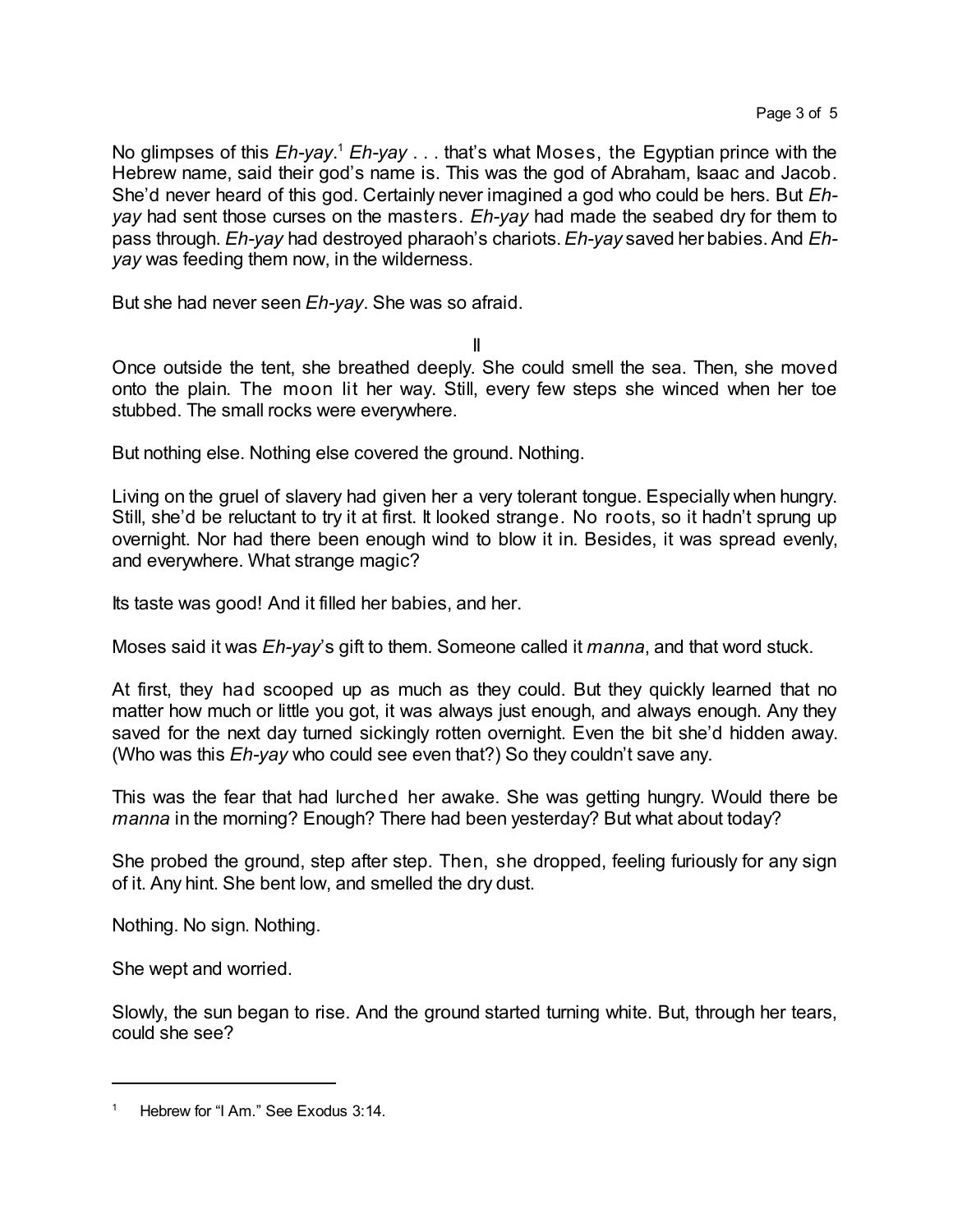And everyone who knew Jesus, including the women who had followed him from Galilee, stood at a distance observing these things.

Now there was a man named Joseph who was a member of the council. He was a good and righteous man. He hadn't agreed with the plan and actions of the council. He was from the Jewish city of Arimathea and eagerly anticipated God's kingdom. This man went to Pilate and asked for Jesus' body. Taking it down, he wrapped it in a linen cloth and laid it in a tomb carved out of the rock, in which no one had ever been buried.

It was the Preparation Day for the Sabbath, and the Sabbath was quickly approaching. The women who had come with Jesus from Galilee followed Joseph. They saw the tomb and how Jesus' body was laid in it, then they went away and prepared fragrant spices and perfumed oils. They rested on the Sabbath, in keeping with the commandment.

> Luke 23:49-56 Common English Bible

III

He had trouble finding the place. Hadn't asked how to get there. Hadn't wanted to remind others, or himself, that he'd spent most of yesterday, and all of last night, hiding. It was a shame they all shared . . . well, except a few who stayed with Jesus to the end. He couldn't face asking them.

He'd just assumed the legionnaires had thrown what was left of Jesus into the pit where all the crucified rotted away. So when he'd heard Jesus had been taken care of, his body washed and wrapped, and laid in a tomb — a rich one, carved in a rock — he had never imagined that happening. Then he knew he had to go see for himself. He didn't want to. It panicked him, really. But he had to.

He should have waited. It was the Sabbath, and he'd have to walk much further than the rabbis allowed. Maybe the rabbis were right. Had they been right about Jesus too? But he went, nervous, feeling guilty about it. But he had to.

Because of that dream. The one he'd had for weeks, never knowing what it meant. Just a cave, cut in rock. He was being pulled to it. Pulled to look inside. But he never got there. Something stopped him. Then he'd wake up.

The path turned, and up a rise a bit there it was: grave. The cave from his dream!

But it had a rock. A stone, pushed over its mouth. Sealed shut, and silent.

He pushed his hands against it. Then, fell into it, scraping his cheek down the rough